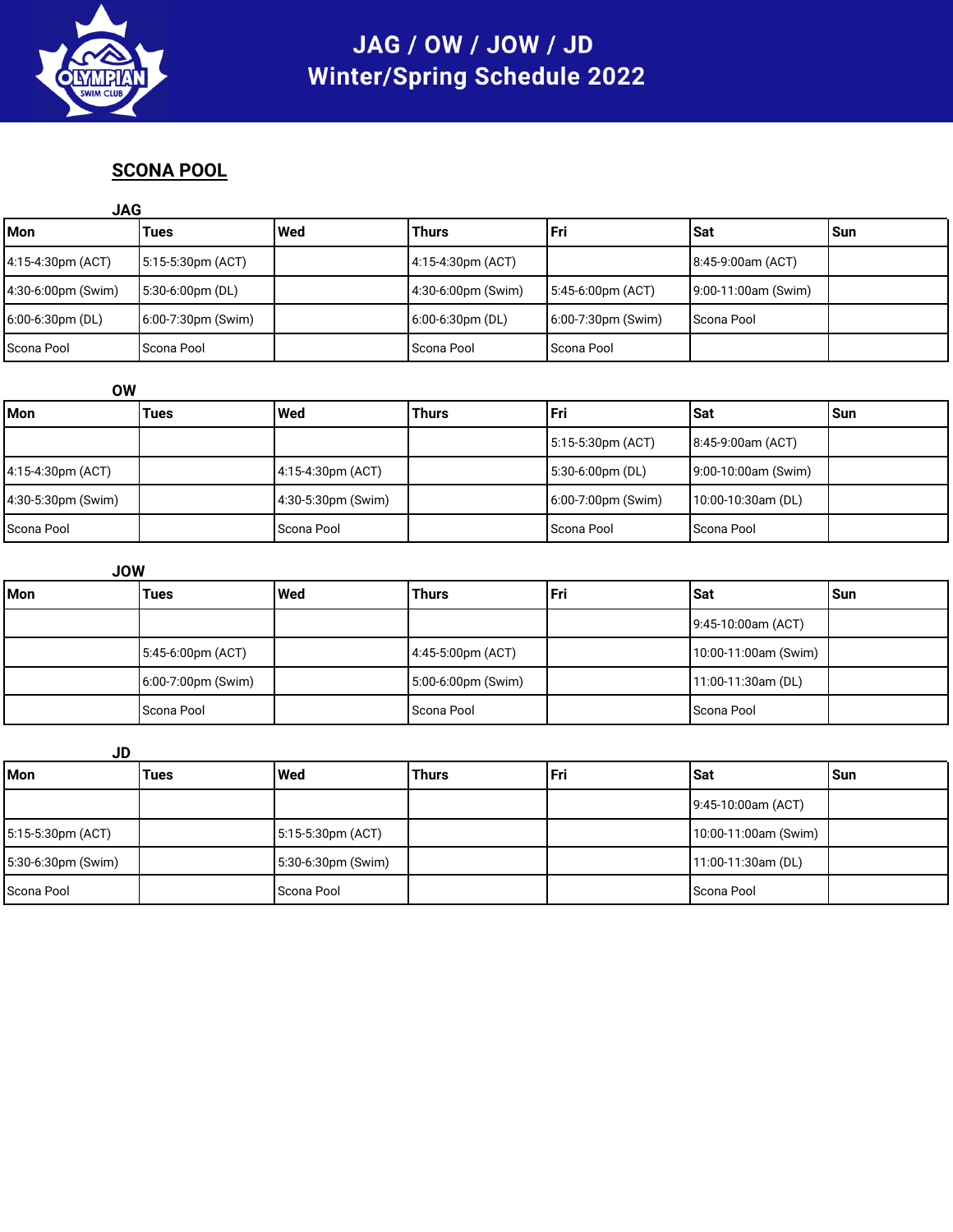#### **TERWILLEGAR POOL**

| <b>JAG</b>              |      |                    |                         |                         |                         |       |
|-------------------------|------|--------------------|-------------------------|-------------------------|-------------------------|-------|
| <b>Mon</b>              | Tues | <b>Wed</b>         | <b>Thurs</b>            | l Fri                   | l Sat                   | l Sun |
|                         |      |                    |                         | 4:45-5:00pm (ACT)       | 6:45-7:00am (ACT)       |       |
| 4:45-5:00pm (ACT)       |      | 4:45-5:00pm (ACT)  | 5:15-5:30pm (ACT)       | 5:00-6:00pm (Swim)      | 7:00-9:00am (Swim)      |       |
| $5:00-5:30$ pm (DL)     |      | 5:00-5:30pm (DL)   | 5:30-6:00pm (DL)        | 5:45-6:00pm (ACT)       | <b>Terwillegar Pool</b> |       |
| 5:30-7:00pm (Swim)      |      | 5:30-7:00pm (Swim) | 6:00-7:30pm (Swim)      | 6:00-7:00pm (Swim)      |                         |       |
| <b>Terwillegar Pool</b> |      | Terwillegar Pool   | <b>Terwillegar Pool</b> | <b>Terwillegar Pool</b> |                         |       |

| <b>OW</b>               |      |                         |       |                         |                         |       |
|-------------------------|------|-------------------------|-------|-------------------------|-------------------------|-------|
| <b>Mon</b>              | Tues | <b>Wed</b>              | Thurs | l Fri                   | l Sat                   | l Sun |
|                         |      | $3:45-4:00pm (ACT)$     |       | 3:45-4:00pm (ACT)       | $6:45-7:00am(ACT)$      |       |
| 3:45-4:00pm (ACT)       |      | $(4:00-5:00pm$ (Swim)   |       | 4:00-5:00pm (Swim)      | 7:00-8:00am (Swim)      |       |
| 4:00-5:00pm (Swim)      |      | 5:00-5:30pm (DL)        |       | 5:00-5:30pm (DL)        | <b>Terwillegar Pool</b> |       |
| <b>Terwillegar Pool</b> |      | <b>Terwillegar Pool</b> |       | <b>Terwillegar Pool</b> |                         |       |

| <b>JOW</b> |                         |            |                         |     |                    |       |  |
|------------|-------------------------|------------|-------------------------|-----|--------------------|-------|--|
| <b>Mon</b> | Tues                    | <b>Wed</b> | <b>Thurs</b>            | Fri | <b>Sat</b>         | l Sun |  |
|            |                         |            |                         |     | 7:45-8:00am (ACT)  |       |  |
|            | $4:15-4:30pm (ACT)$     |            | 4:45-5:00pm (ACT)       |     | 8:00-9:00am (Swim) |       |  |
|            | 4:30-5:30pm (Swim)      |            | 5:00-6:00pm (Swim)      |     | 9:00-9:30am (DL)   |       |  |
|            | <b>Terwillegar Pool</b> |            | <b>Terwillegar Pool</b> |     | Terwillegar Pool   |       |  |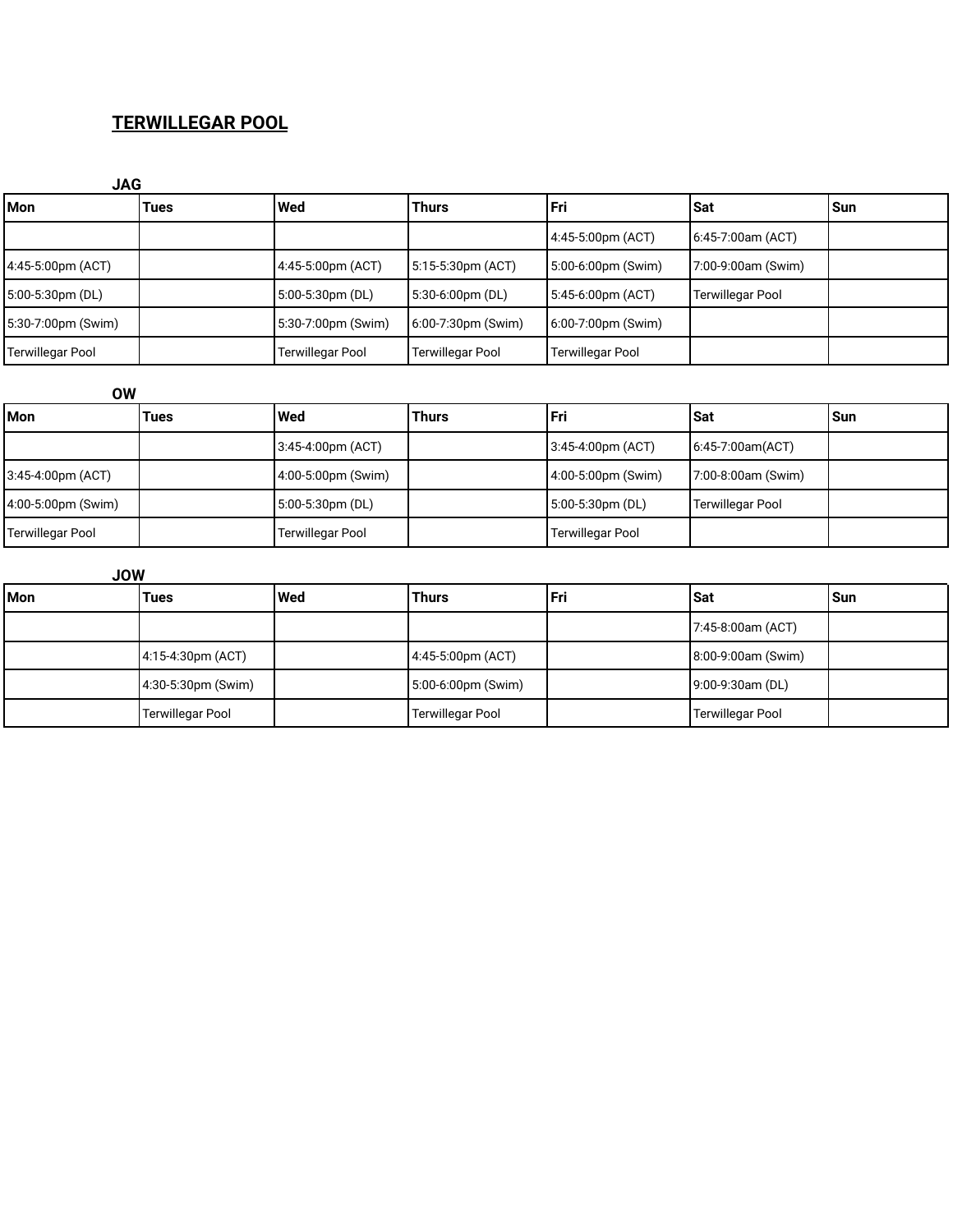### **FOUNTAIN PARK POOL (Last Day of this Schedule: May 14th)**

| <b>JAG</b>         |                           |     |                      |                      |                           |       |
|--------------------|---------------------------|-----|----------------------|----------------------|---------------------------|-------|
| <b>Mon</b>         | Tues                      | Wed | Thurs                | Fri                  | <b>ISat</b>               | l Sun |
| 3:45-4:00pm (ACT)  | 3:45-4:00pm (ACT)         |     | 3:45-4:00pm (ACT)    |                      | $9:45-10:00am (ACT)$      |       |
| 4:00-5:30pm (Swim) | 4:00-5:30pm (Swim)        |     | 4:00-5:30pm (Swim)   | 3:45-4:00pm (ACT)    | 10:00-12:00pm (Swim)      |       |
| 5:30-6:00pm (DL)   | 5:30-6:00pm (DL)          |     | 5:30-6:00pm (DL)     | 4:00-5:30pm (Swim)   | <b>Fountain Park Pool</b> |       |
| Fountain Park Pool | <b>Fountain Park Pool</b> |     | l Fountain Park Pool | l Fountain Park Pool |                           |       |

| <b>OW1</b>             |             |                           |              |                      |                      |     |
|------------------------|-------------|---------------------------|--------------|----------------------|----------------------|-----|
| <b>IMon</b>            | <b>Tues</b> | l Wed                     | <b>Thurs</b> | l Fri                | l Sat                | Sun |
| $4:15-4:30pm (ACT)$    |             | $4:15-4:30pm (ACT)$       |              |                      | 9:45-10:00am (ACT)   |     |
| $(4:30-5:30pm (Swim))$ |             | 4:30-5:30pm (Swim)        |              | 4:15-4:30pm (ACT)    | 10:00-11:00am (Swim) |     |
| 5:30-6:00pm (DL)       |             | 5:30-6:00pm (DL)          |              | $4:30-5:30pm$ (Swim) | l Fountain Park Pool |     |
| Fountain Park Pool     |             | <b>Fountain Park Pool</b> |              | l Fountain Park Pool |                      |     |

| <b>OW 2</b>          |      |                       |              |                      |                      |       |
|----------------------|------|-----------------------|--------------|----------------------|----------------------|-------|
| l Mon                | Tues | Wed                   | <b>Thurs</b> | l Fri                | l Sat                | l Sun |
| 5:15-5:30pm (ACT)    |      | $ 5:15-5:30$ pm (ACT) |              |                      | 9:45-10:00am (ACT)   |       |
| 5:30-6:00pm (DL)     |      | $5:30-6:00pm (DL)$    |              | $5:15-5:30pm (ACT)$  | 10:00-11:00am (Swim) |       |
| 6:00-7:00pm (Swim)   |      | $6:00-7:00$ pm (Swim) |              | $5:30-6:30pm$ (Swim) | l Fountain Park Pool |       |
| l Fountain Park Pool |      | Fountain Park Pool    |              | Fountain Park Pool   |                      |       |

| <b>JOW</b> |                      |       |                      |       |                       |     |  |
|------------|----------------------|-------|----------------------|-------|-----------------------|-----|--|
| l Mon      | <b>Tues</b>          | l Wed | <b>Thurs</b>         | l Fri | l Sat                 | Sun |  |
|            |                      |       |                      |       | $10:15-10:30am (ACT)$ |     |  |
|            | 3:45-4:00pm (ACT)    |       | $3:45-4:00pm (ACT)$  |       | 10:30-11:00am (DL)    |     |  |
|            | 4:00-5:00pm (Swim)   |       | 4:00-5:00pm (Swim)   |       | 11:00-12:00pm (Swim)  |     |  |
|            | l Fountain Park Pool |       | l Fountain Park Pool |       | Fountain Park Pool    |     |  |

| <b>JD</b> |                      |       |                    |       |                      |     |
|-----------|----------------------|-------|--------------------|-------|----------------------|-----|
| l Mon     | <b>Tues</b>          | l Wed | <b>Thurs</b>       | l Fri | <b>ISat</b>          | Sun |
|           |                      |       |                    |       | 10:15-10:30am (ACT)  |     |
|           | 4:45-5:00pm (ACT)    |       | 4:45-5:00pm (ACT)  |       | 10:30-11:00am (DL)   |     |
|           | 5:00-6:00pm (Swim)   |       | 5:00-6:00pm (Swim) |       | 11:00-12:00pm (Swim) |     |
|           | l Fountain Park Pool |       | Fountain Park Pool |       | Fountain Park Pool   |     |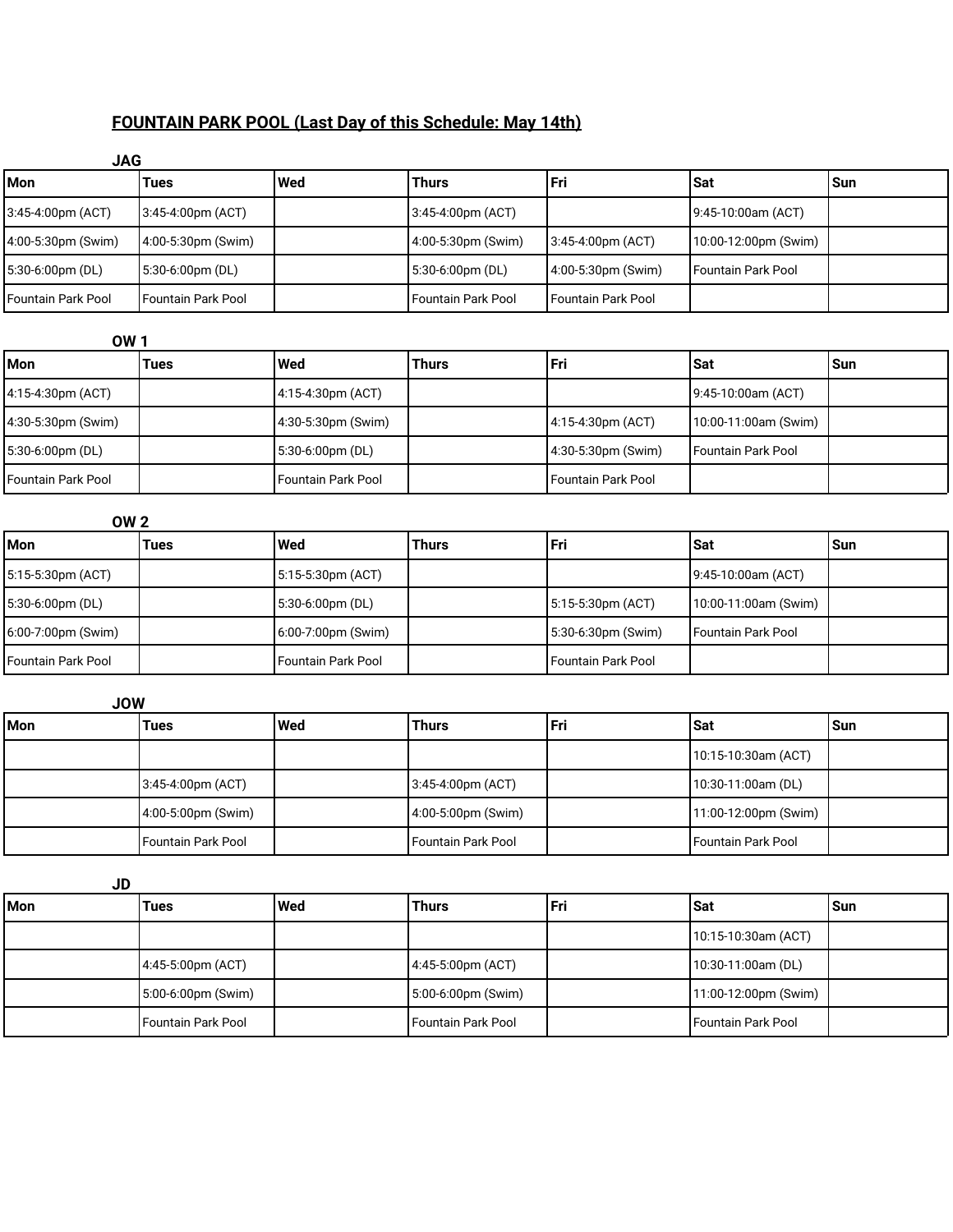## **Fountain Park @ Mixed Locations (First Day of this Schedule: May 16th)**

| <b>JAG</b>           |      |                               |                    |                     |                        |       |
|----------------------|------|-------------------------------|--------------------|---------------------|------------------------|-------|
| <b>Mon</b>           | Tues | l Wed                         | <b>Thurs</b>       | l Fri               | ∣Sat                   | l Sun |
| 4:15-4:30pm (ACT)    |      | $4:15-4:30pm (ACT)$           | 5:45-6:00am (ACT)  | $4:15-4:30pm (ACT)$ | $ 8:45-9:00am (ACT) $  |       |
| 4:30-6:00pm (Swim)   |      | $(4:30-6:00 \text{pm}$ (Swim) | 6:00-7:30am (Swim) | 4:30-6:00pm (Swim)  | $(9:00-10:45am(Swim))$ |       |
|                      |      |                               |                    |                     | l Kinsmen T.P          |       |
| <b>Grant MacEwan</b> |      | <b>Grant MacEwan</b>          | l Grant MacEwan    | l Grant MacEwan     |                        |       |

| <b>OW1</b>            |                        |     |                         |     |                    |      |
|-----------------------|------------------------|-----|-------------------------|-----|--------------------|------|
| <b>Mon</b>            | Tues                   | Wed | Thurs                   | Fri | <b>ISat</b>        | 'Sun |
| 4:45-5:00pm (ACT)     | $4:15 - 4:30$ pm (ACT) |     | 4:15-4:30pm (ACT)       |     | 5:45-6:00am (ACT)  |      |
| 5:00-6:00pm (Swim)    | $4:30-5:30pm$ (Swim)   |     | $4:30 - 5:30$ pm (Swim) |     | 6:00-7:00am (Swim) |      |
|                       |                        |     |                         |     | l Grant MacEwan    |      |
| <b>UofA EAST Pool</b> | <b>Grant MacEwan</b>   |     | l Grant MacEwan         |     |                    |      |

| <b>OW 2</b>           |                            |       |                            |     |                      |       |
|-----------------------|----------------------------|-------|----------------------------|-----|----------------------|-------|
| <b>Mon</b>            | Tues                       | l Wed | <b>Thurs</b>               | Fri | <b>ISat</b>          | l Sun |
| 5:45-6:00pm (ACT)     | 4:15-4:30pm (ACT)          |       | <u>4:15-4:30pm (ACT)</u>   |     | $6:45-7:00am (ACT)$  |       |
| 6:00-7:00pm (Swim)    | $\sqrt{4:30-5:30pm(Swim)}$ |       | $\sqrt{4:30-5:30pm(Swim)}$ |     | 7:00-8:00am (Swim)   |       |
|                       |                            |       |                            |     | <b>Grant MacEwan</b> |       |
| <b>UofA EAST Pool</b> | <b>Grant MacEwan</b>       |       | l Grant MacEwan            |     |                      |       |

| <b>JOW</b>         |      |       |              |                    |                     |       |
|--------------------|------|-------|--------------|--------------------|---------------------|-------|
| l Mon              | Tues | l Wed | <b>Thurs</b> | l Fri              | l Sat               | l Sun |
| 4:45-5:00pm (ACT)  |      |       |              | 4:15-4:30pm (ACT)  | $6:45-7:00am (ACT)$ |       |
| 5:00-6:00pm (Swim) |      |       |              | 4:30-5:30pm (Swim) | 7:00-8:00am (Swim)  |       |
|                    |      |       |              |                    | Grant MacEwan       |       |
| UofA EAST Pool     |      |       |              | Grant MacEwan      |                     |       |

| <b>JD</b>             |      |                      |              |       |                      |     |
|-----------------------|------|----------------------|--------------|-------|----------------------|-----|
| Mon                   | Tues | <b>I</b> Wed         | <b>Thurs</b> | l Fri | Sat                  | Sun |
| 5:45-6:00pm (ACT)     |      | $4:15-4:30pm (ACT)$  |              |       | $5:45-6:00am (ACT)$  |     |
| $6:00-7:00$ pm (Swim) |      | $4:30-5:30pm$ (Swim) |              |       | $6:00-7:00am$ (Swim) |     |
|                       |      |                      |              |       | <b>Grant MacEwan</b> |     |
| UofA EAST Pool        |      | <b>Grant MacEwan</b> |              |       |                      |     |